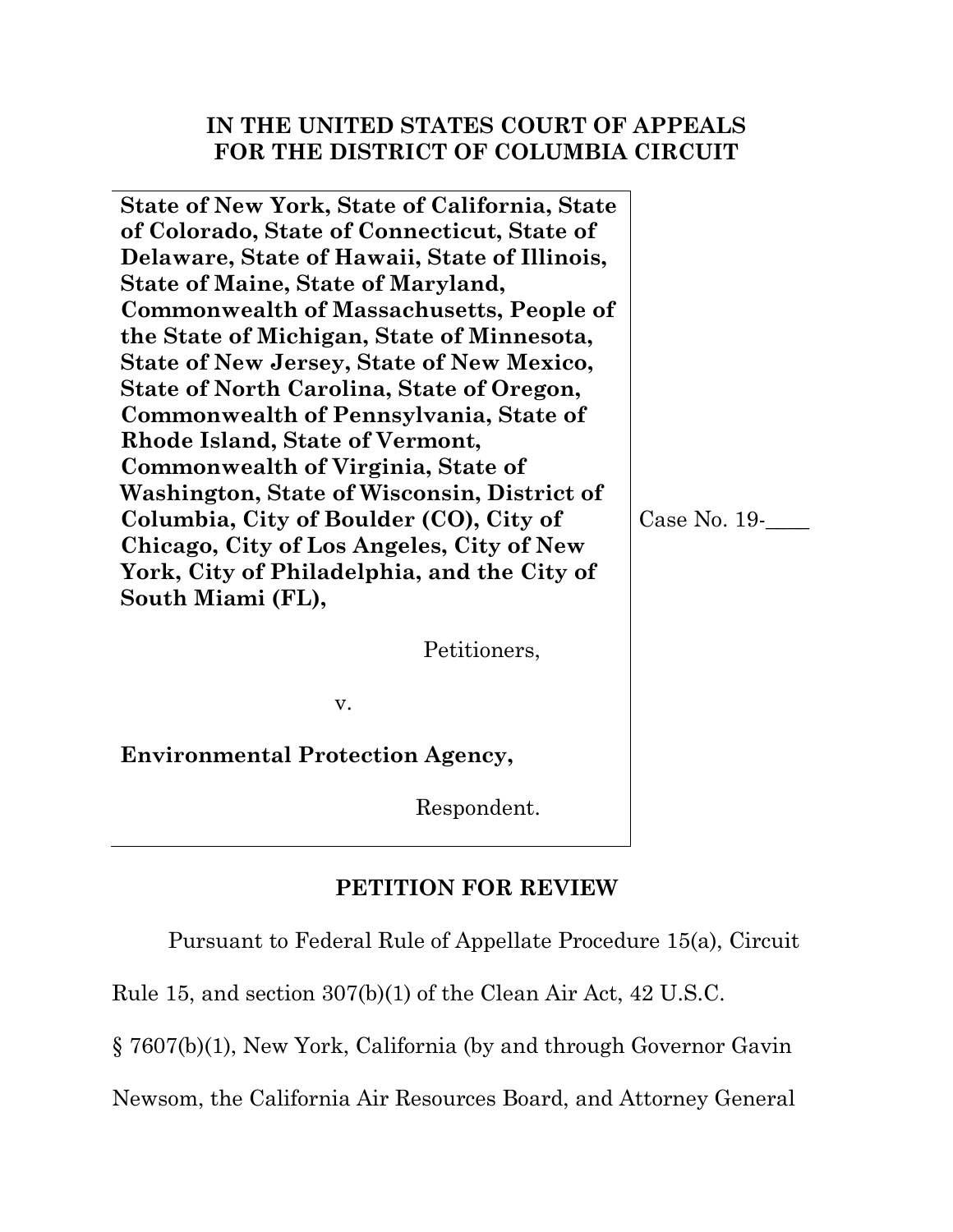Xavier Becerra), Colorado, Connecticut, Delaware, Hawaii, Illinois, Maine, Maryland, Massachusetts, Michigan, Minnesota, New Jersey, New Mexico, North Carolina, Oregon, Pennsylvania, Rhode Island, Vermont, Virginia, Washington, Wisconsin, District of Columbia, Boulder (CO), Chicago, Los Angeles, New York City, Philadelphia, and South Miami (FL) ("State and Municipal Petitioners") petition this Court to review the Environmental Protection Agency's final agency action entitled "Repeal of the Clean Power Plan; Emission Guidelines for Greenhouse Gas Emissions from Existing Electric Utility Generating Units; Revisions to Emission Guidelines Implementing Regulations," published at 84 Fed. Reg. 32,520 (July 8, 2019). A copy of the rule is attached hereto as *Attachment A*. State and Municipal Petitioners seek a determination by the Court pursuant to section 307(d)(9) of the Clean Air Act, 42 U.S.C. § 7607(d)(9), that the rule is unlawful and must be vacated.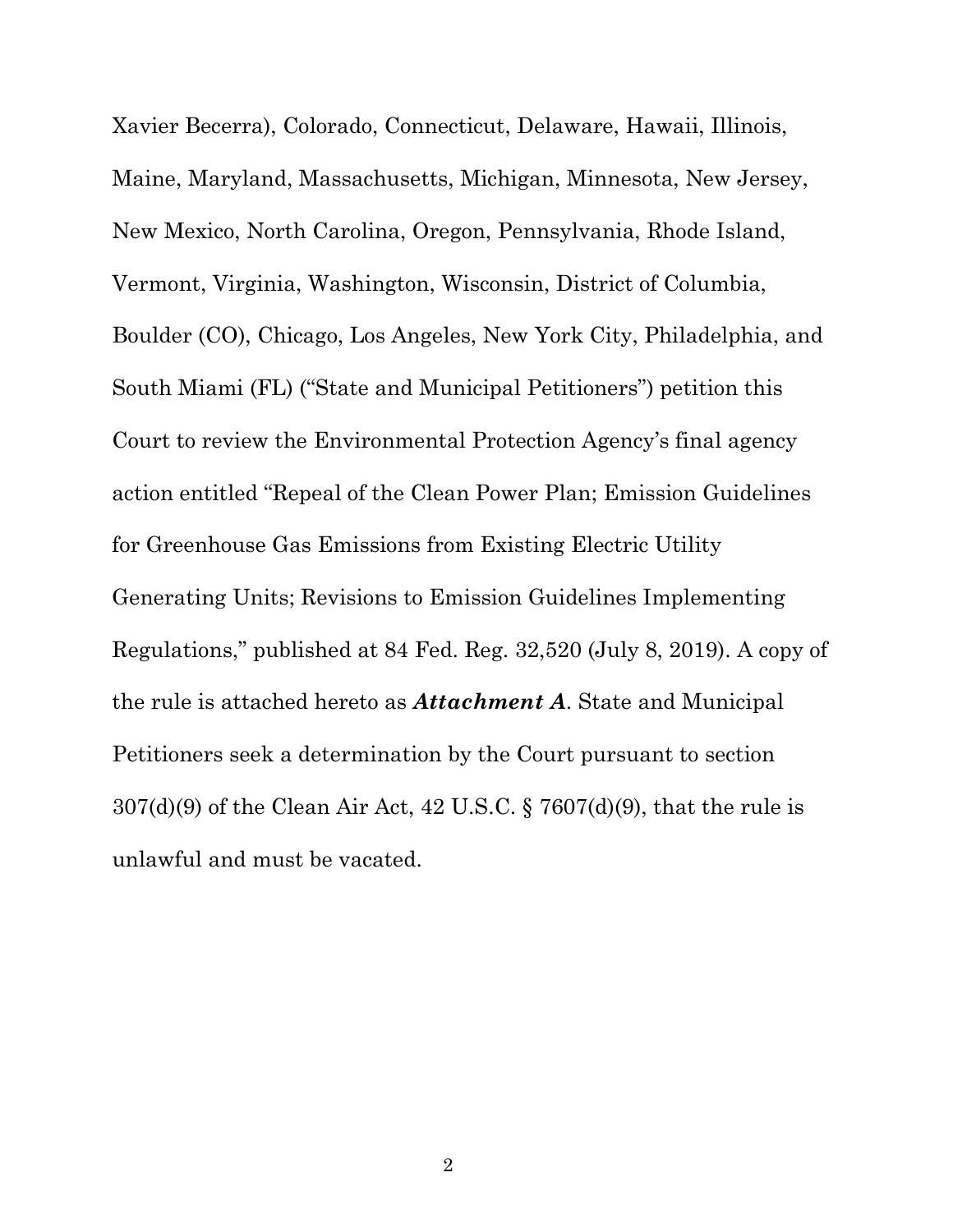Dated: August 13, 2019 Respectfully submitted,

## FOR THE STATE OF NEW YORK

LETITIA JAMES Attorney General

By: /s/ Michael J. Myers

Michael J. Myers Senior Counsel Morgan A. Costello Chief, Affirmative Litigation Andrew G. Frank Brian M. Lusignan Gavin G. McCabe Assistant Attorneys General Environmental Protection Bureau The Capitol Albany, NY 12224 (518) 776-2382 [Michael.Myers@ag.ny.gov](mailto:Michael.Myers@ag.ny.gov)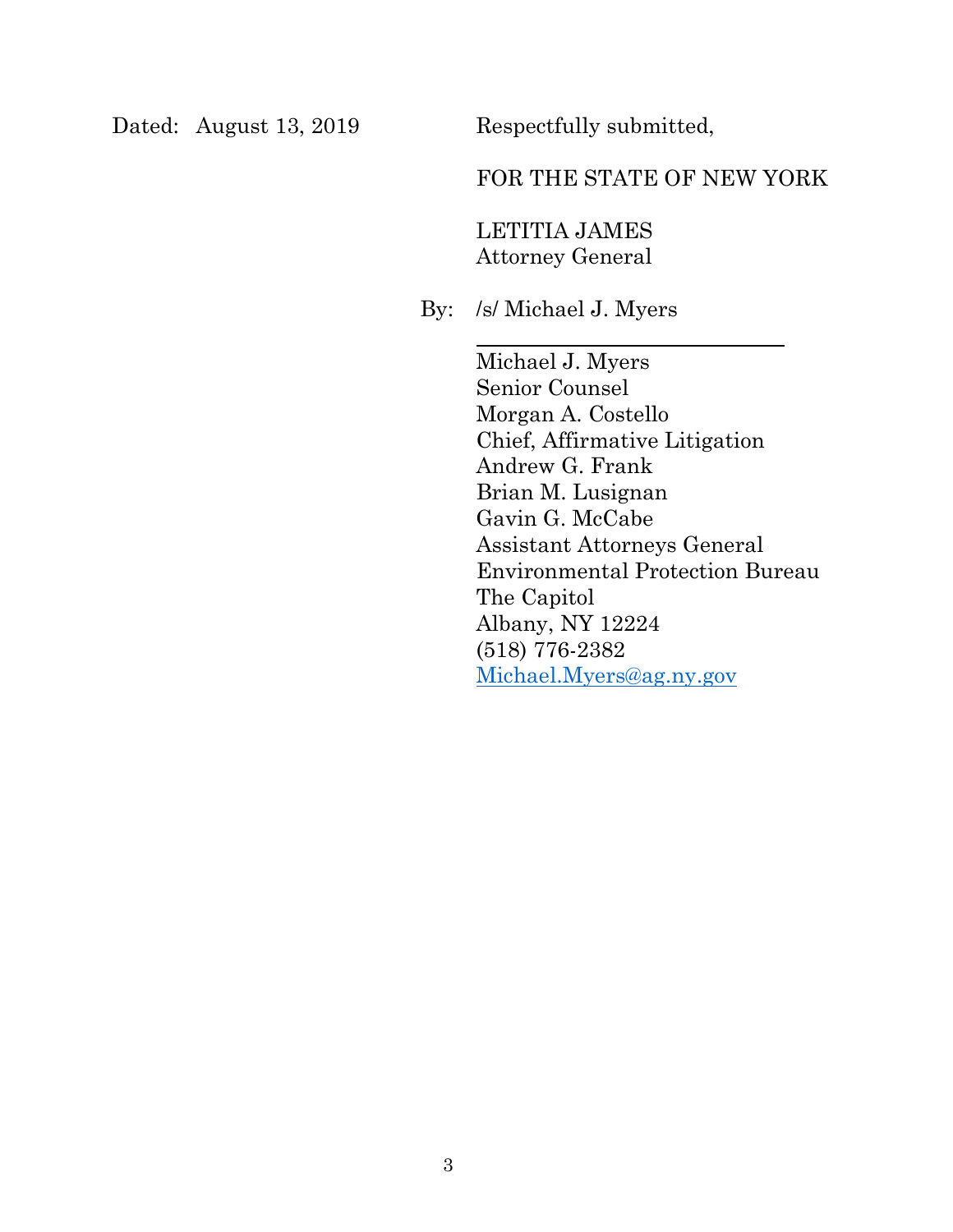## FOR THE STATE OF CALIFORNIA

XAVIER BECERRA Attorney General

## */s/ David A. Zonana*

Robert W. Byrne Sally Magnani Senior Assistant Attorneys General David A. Zonana Supervising Deputy Attorney General Jonathan A. Wiener M. Elaine Meckenstock Timothy E. Sullivan Elizabeth B. Rumsey Theodore A.B. McCombs Deputy Attorneys General 1515 Clay Street Oakland, CA 94612 (510) 879-1300

Attorneys for the State of California, by and through Governor Gavin Newsom, the California Air Resources Board, and Attorney General Xavier Becerra

## FOR THE STATE OF COLORADO

PHILIP J. WEISER Attorney General

*/s/ Eric R. Olson* 

Eric R. Olson Solicitor General 1300 Broadway, 10th Floor Denver, CO 80203 (720) 508-6548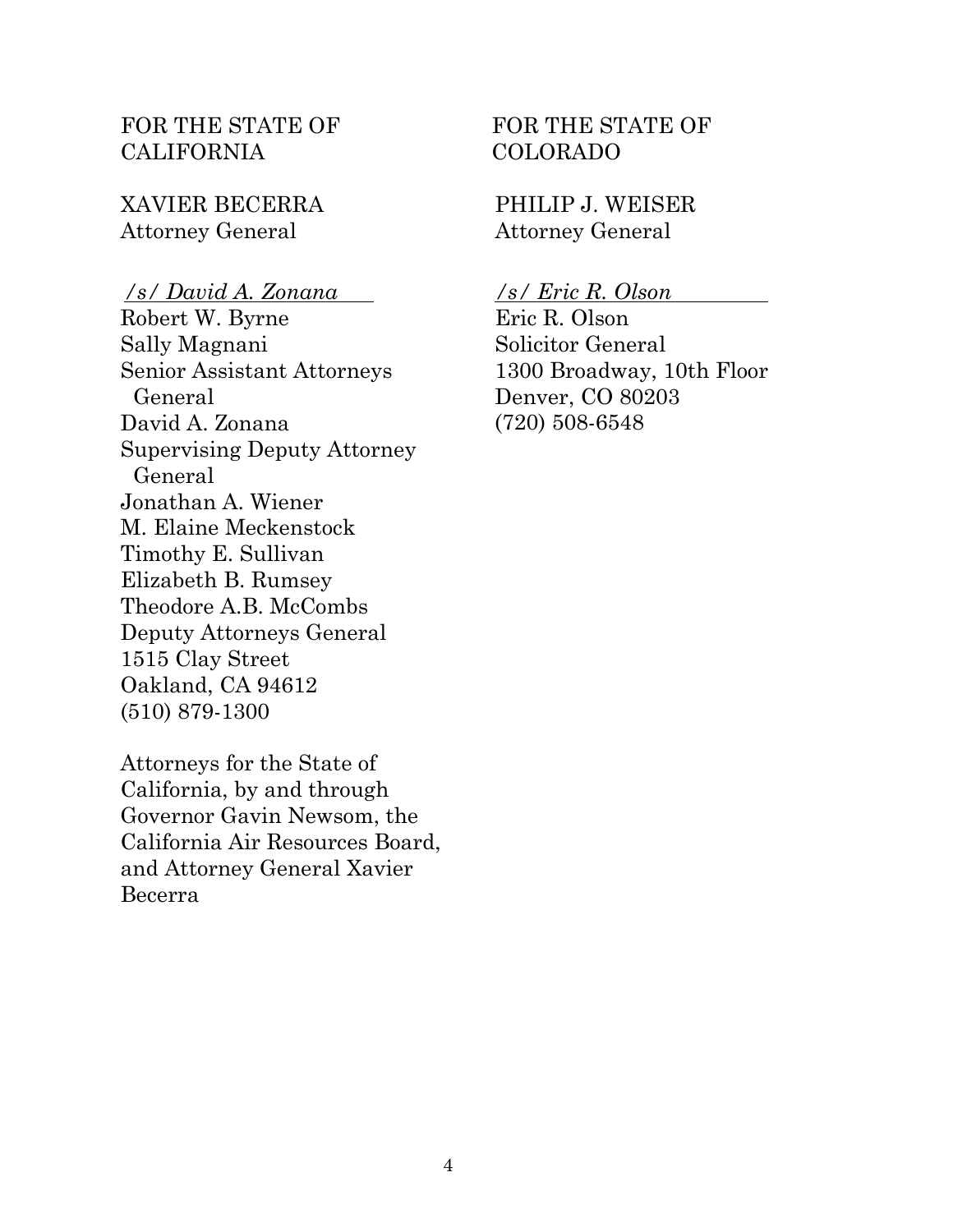FOR THE STATE OF **CONNECTICUT** 

WILLIAM TONG Attorney General

#### */s/ Matthew I. Levine*

Matthew I. Levine Scott N. Koschwitz Assistant Attorneys General Office of the Attorney General P.O. Box 120, 55 Elm Street Hartford, CT 06141-0120 (860) 808-5250

## FOR THE STATE OF HAWAII

CLARE E. CONNORS Attorney General

#### */s/ William F. Cooper*

William F. Cooper Deputy Attorney General 465 S. King Street, Room 200 Honolulu, HI 96813 (808) 586-4070

## FOR THE STATE OF DELAWARE

KATHLEEN JENNINGS Attorney General

#### */s/ Valerie S. Edge*

Valerie S. Edge Deputy Attorney General Delaware Department of Justice 102 West Water Street, 3d Floor Dover, DE 19904 (302) 739-4636

## FOR THE STATE OF ILLINOIS

KWAME RAOUL Attorney General

#### */s/ Daniel I. Rottenberg*

Matthew J. Dunn Daniel I. Rottenberg Assistant Attorneys General Office of the Attorney General 69 W. Washington St., 18th Floor Chicago, IL 60602 (312) 814-3816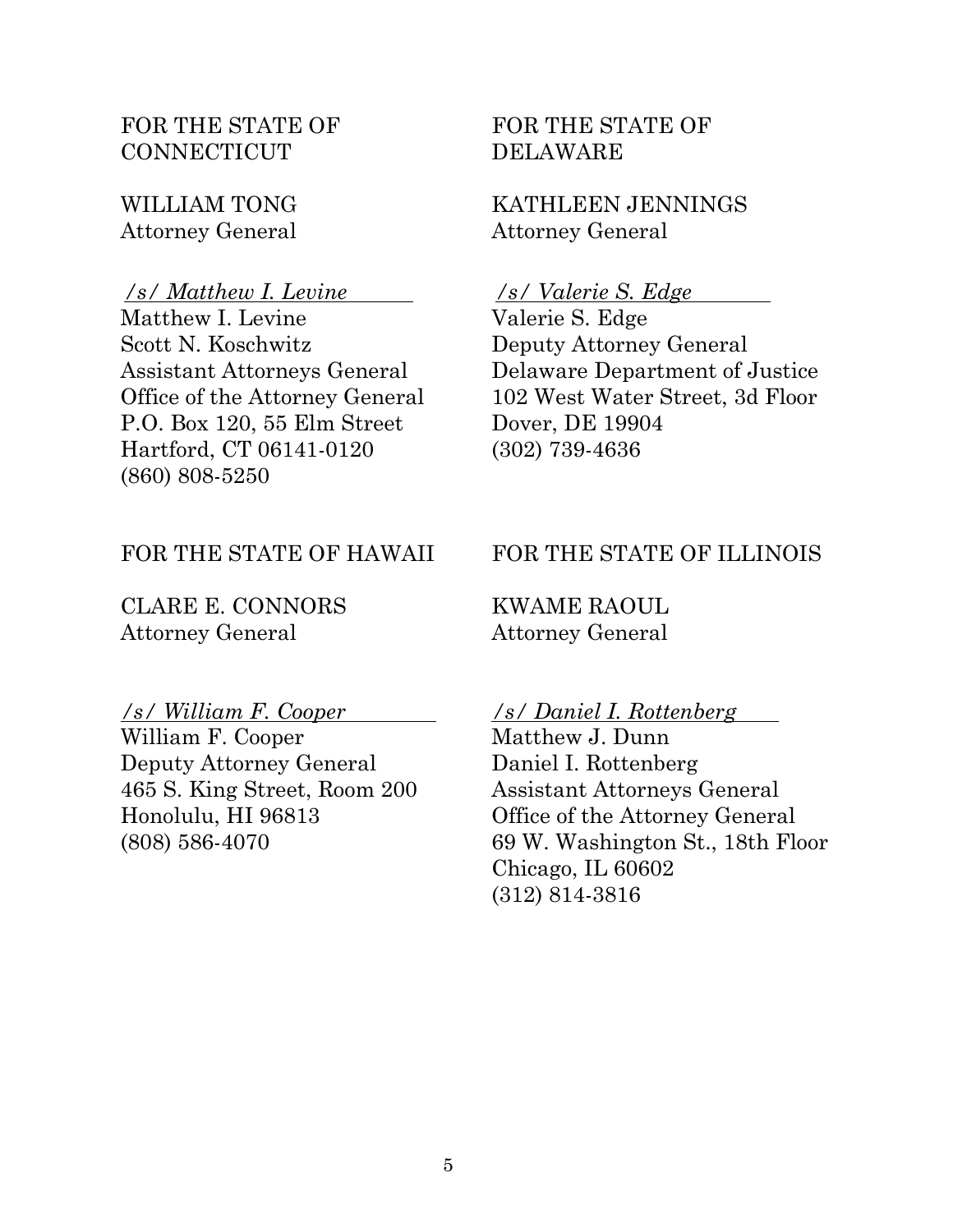## FOR THE STATE OF MAINE

AARON M. FREY Attorney General

#### */s/ Laura E. Jensen*

Laura E. Jensen Assistant Attorney General 6 State House Station Augusta, ME 04333 (207) 626-8868

## FOR THE STATE OF MARYLAND

BRIAN E. FROSH Attorney General

## */s/ Joshua M. Segal*

John B. Howard, Jr. Joshua M. Segal Steven J. Goldstein Special Assistant Attorneys General 200 St. Paul Place Baltimore, MD 21202 (410) 576-6300

Roberta R. James Deputy General Counsel Office of the Attorney General Maryland Department of the Environment 1800 Washington Blvd. Baltimore, MD 21230 (410) 537-3748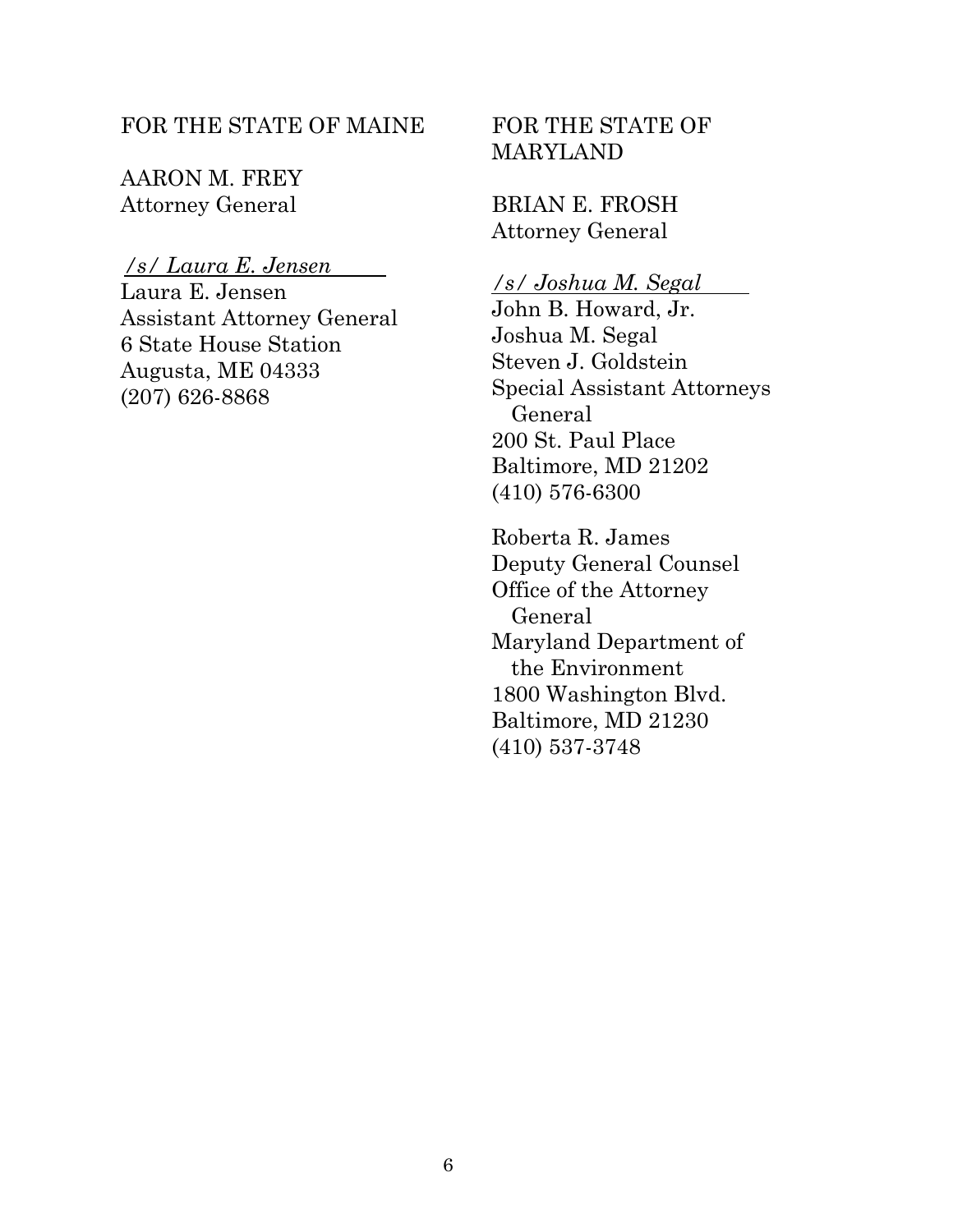## FOR THE COMMONWEALTH OF FOR THE PEOPLE OF THE MASSACHUSETTS

MAURA HEALEY Attorney General

*/s/ Melissa A. Hoffer* 

Melissa A. Hoffer Christophe Courchesne Assistant Attorneys General Megan M. Herzog Special Assistant Attorney General Environmental Protection Division One Ashburton Place, 18th Floor Boston, MA 02108 (617) 963-2423

FOR THE STATE OF MINNESOTA

## KEITH ELLISON Attorney General

## */s/ Peter N. Surdo*

Peter N. Surdo Special Assistant Attorney General 445 Minnesota Street, Suite 900 St. Paul, MN 55101-2127 (651) 757-1244

# STATE OF MICHIGAN

DANA NESSEL Attorney General

*/s/ Zachary C. Larsen* 

Zachary C. Larsen Gillian E. Wener Assistant Attorneys General Environment, Natural Resources, and Agriculture Division P.O. Box 30755 Lansing, MI 48909 (517) 335-7664

## FOR THE STATE OF NORTH CAROLINA

JOSHUA H. STEIN Attorney General

## */s/ Dan Hirschman*

Dan Hirschman Senior Deputy Attorney General Taylor Crabtree Asher Spiller Assistant Attorneys General North Carolina Department of **Justice** P.O. Box 629 Raleigh, NC 27602 (919) 716-6400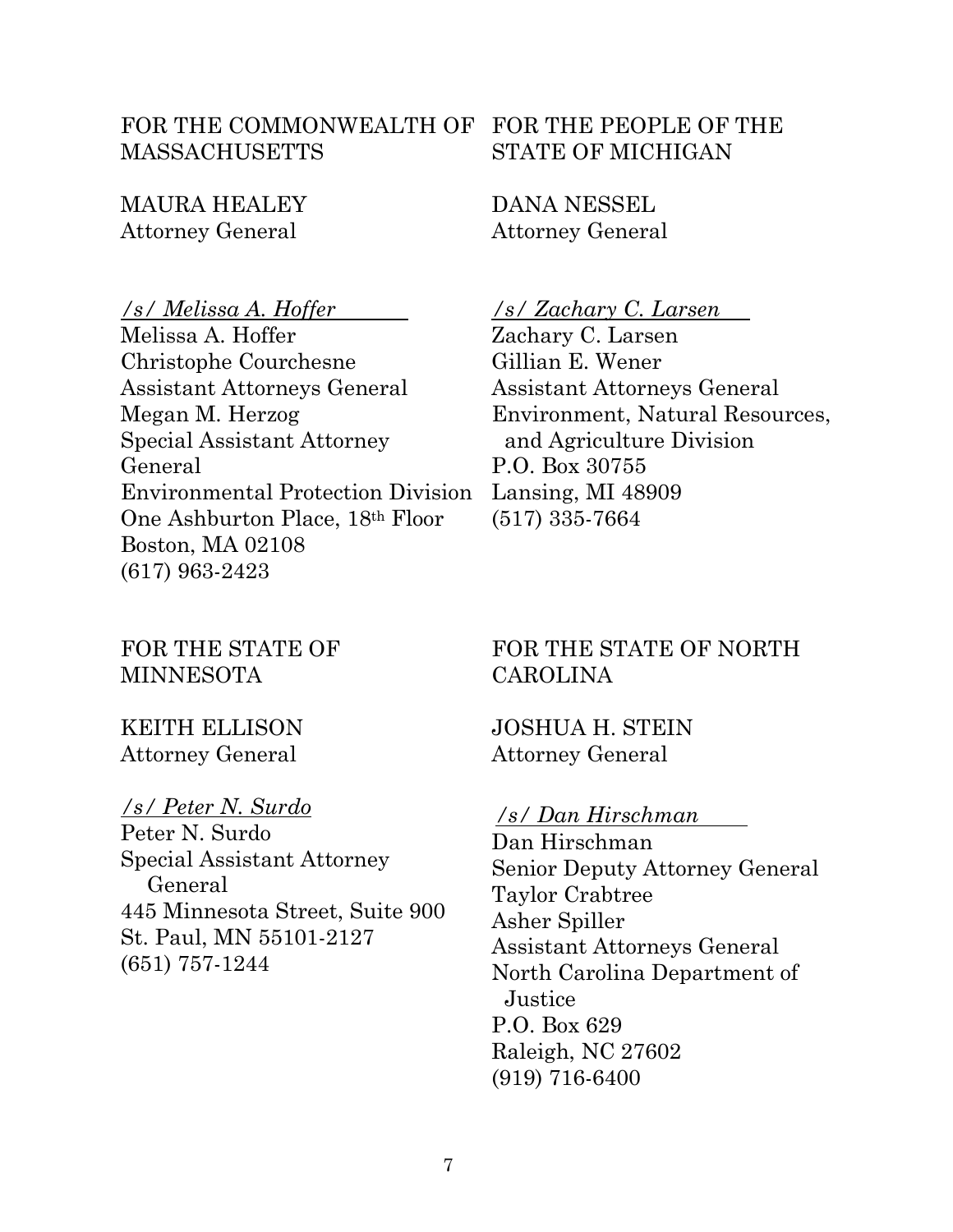FOR THE STATE OF NEW **JERSEY** 

GURBIR S. GREWAL Attorney General

#### */s/ Lisa J. Morelli*

Lisa J. Morelli Deputy Attorney General Division of Law R.J. Hughes Justice Complex 25 Market Street, P.O. Box 093 Trenton, NJ 08625 (609) 376-2708

#### FOR THE STATE OF OREGON

ELLEN F. ROSENBLUM Attorney General

#### */s/ Paul Garrahan*

Paul Garrahan Attorney-in-Charge Steve Novick Special Assistant Attorney General Natural Resources Section Oregon Department of Justice 1162 Court Street NE Salem, OR 97301-4096 (503) 947-4593

FOR THE STATE OF NEW **MEXICO** 

## HECTOR H. BALDERAS Attorney General

#### */s/ Anne Minard*

Anne Minard Special Assistant Attorney General Consumer & Environmental Protection Division 408 Galisteo Street Santa Fe, NM 87501 (505) 490-4045

## FOR THE COMMONWEALTH OF PENNSYLVANIA

JOSH SHAPIRO Attorney General

## */s/ Ann R. Johnston*

Ann R. Johnston Senior Deputy Attorney General Public Protection Division, Health Care Section Aimee D. Thomson Deputy Attorney General Impact Litigation Section Pennsylvania Office of Attorney General 1600 Arch St., Suite 300 Philadelphia, PA 19103 (267) 940-6696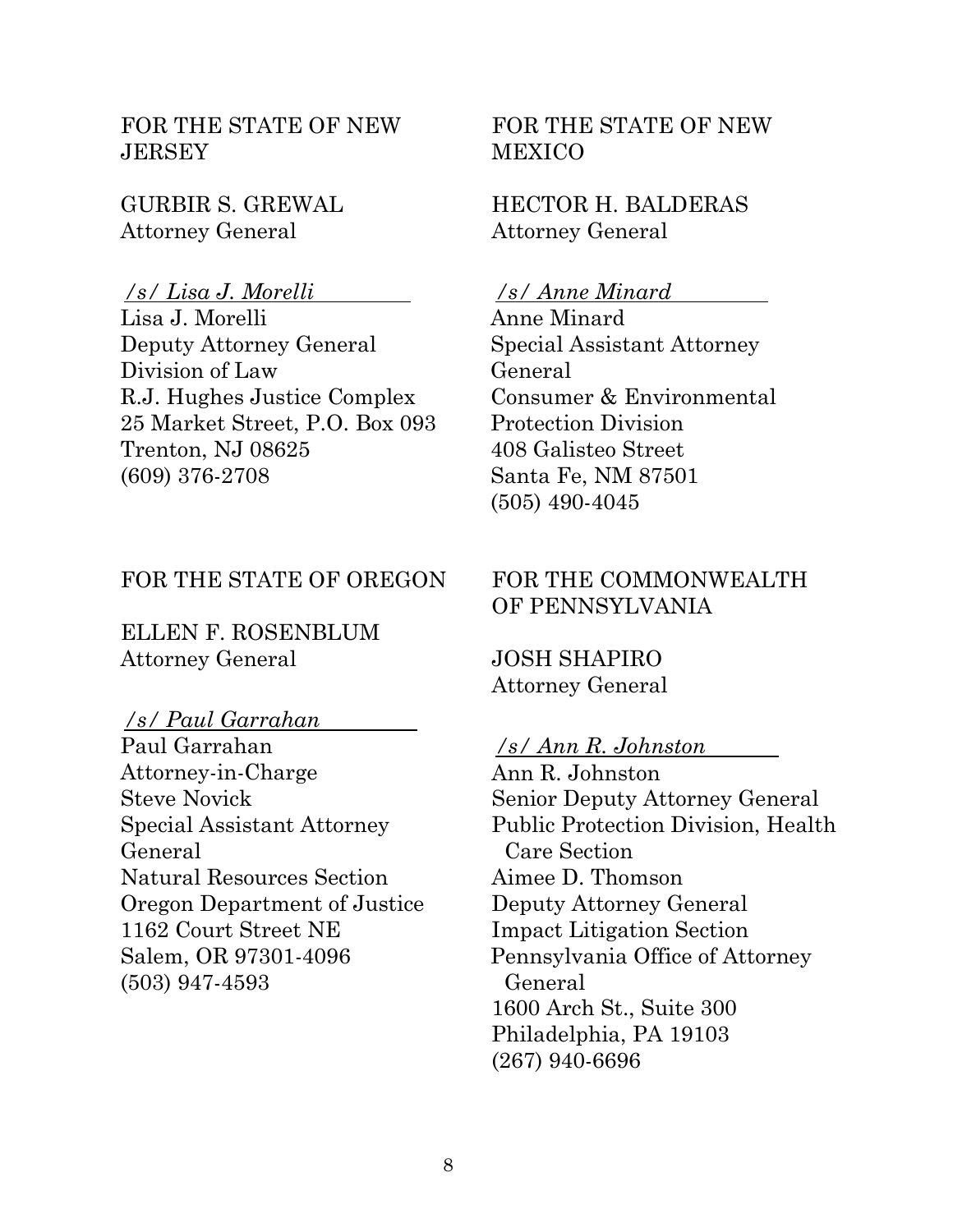FOR THE STATE OF RHODE ISLAND

PETER F. NERONHA Attorney General

*/s/ Gregory S. Schultz*  Gregory S. Schultz Special Assistant Attorney General Office of the Attorney General 150 South Main Street Providence, RI 02903 (401) 274-4400

#### FOR THE STATE OF VERMONT

THOMAS J. DONOVAN, JR. Attorney General

#### */s/ Nicholas F. Persampieri*

Nicholas F. Persampieri Assistant Attorney General Office of the Attorney General 109 State Street Montpelier, VT 05609-1001 (802) 828-3186

#### FOR THE COMMONWEALTH OF FOR THE STATE OF VIRGINIA WASHINGTON

MARK HERRING Attorney General

ROBERT W. FERGUSON Attorney General

*/s/ Donald D. Anderson* 

Donald D. Anderson Deputy Attorney General Paul Kugelman, Jr. Sr. Asst. Attorney General and Section Chief, Environmental Caitlin Colleen Graham O'Dwyer Assistant Attorney General 202 North 9th Street Richmond, VA 23219 (804) 371-8329

*/s/ Christopher H. Reitz* 

Christopher H. Reitz Emily C. Nelson Assistant Attorneys General Office of the Attorney General P.O. Box 40117 Olympia, WA 98504-0117 (360) 586-4614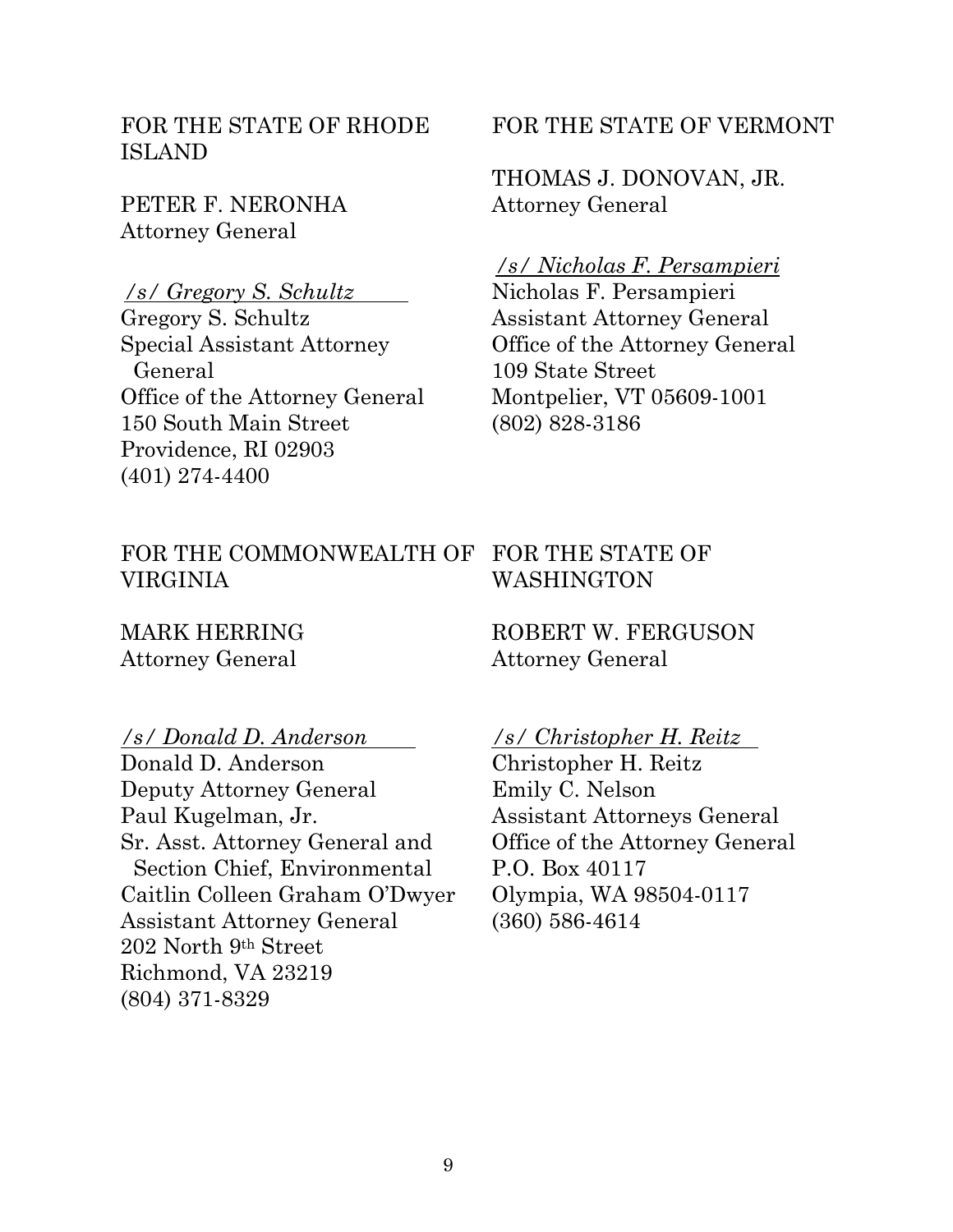FOR THE STATE OF WISCONSIN

JOSHUA L. KAUL Attorney General

*/s/ Gabe Johnson-Karp*  Gabe Johnson-Karp Assistant Attorney General Wisconsin Department of Justice Post Office Box 7857 Madison, WI 53707-7857 (608) 267-8904

FOR THE CITY OF BOULDER

TOM CARR City Attorney

#### */s/ Debra S. Kalish*

Debra S. Kalish City Attorney's Office 1777 Broadway, Second Floor Boulder, CO 80302 (303) 441-3020

FOR THE DISTRICT OF COLUMBIA

KARL A. RACINE Attorney General

#### */s/ Loren L. AliKhan*

Loren L. AliKhan Solicitor General Office of the Attorney General 441 Fourth St, NW, S. 630 South Washington, DC 20001 (202) 727-6287

FOR THE CITY OF CHICAGO

MARK A. FLESSNER Corporation Counsel

*/s/ Benna Ruth Solomon* 

Benna Ruth Solomon Deputy Corporation Counsel 30 N. LaSalle Street, S. 800 Chicago, IL 60602 (312) 744-7764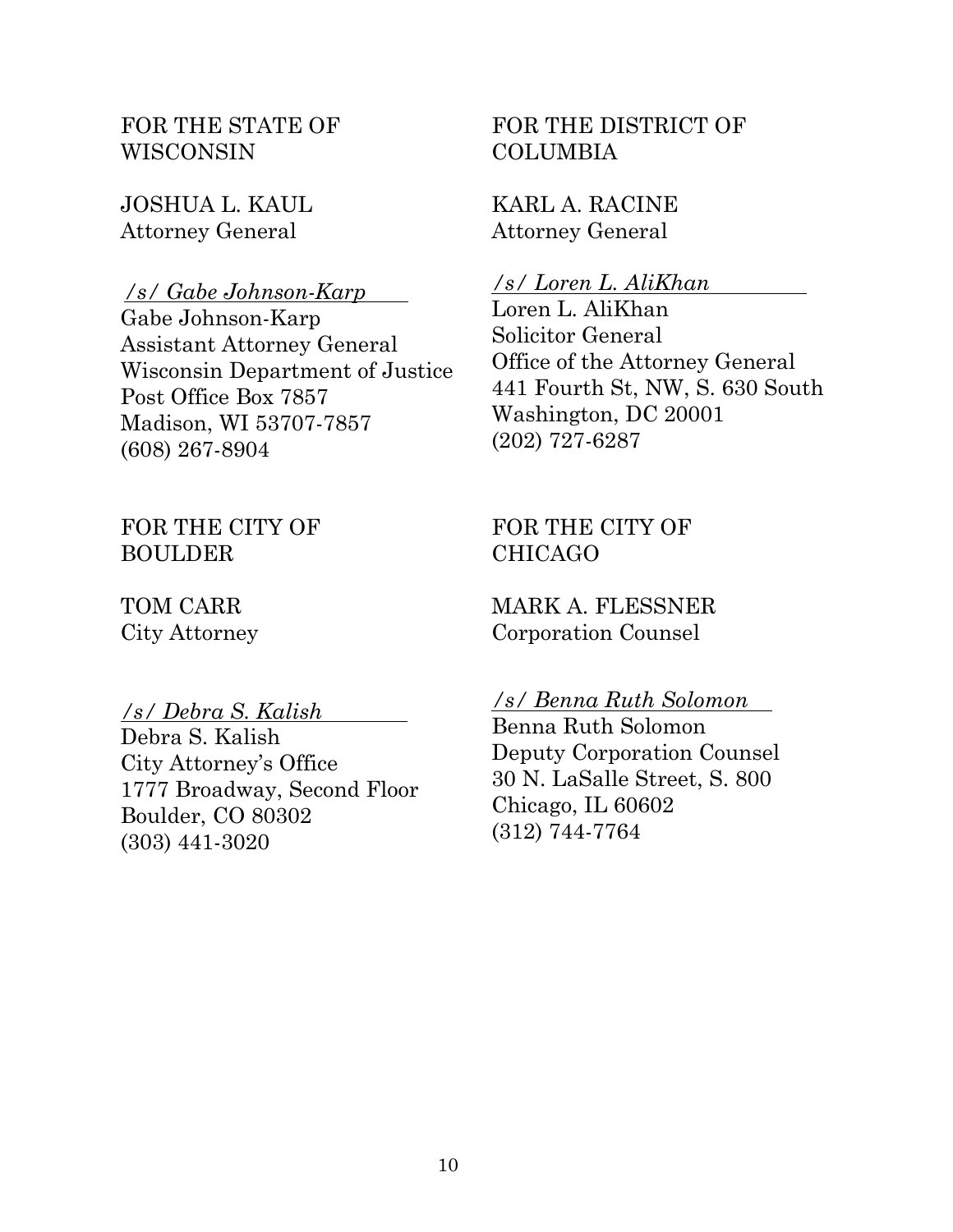## FOR THE CITY OF LOS ANGELES

MICHAEL N. FEUER City Attorney

#### */s/ Michael J. Bostrom*

Michael J. Bostrom Assistant City Attorney Los Angeles City Attorney's **Office** 200 N. Spring Street, 14th Floor Los Angeles, CA 90012 (213) 978-1882

## FOR THE CITY OF PHILADELPHIA

MARCEL S. PRATT City Solicitor

#### */s/ Scott J. Schwarz*

Scott J. Schwarz Patrick K. O'Neill Divisional Deputy City **Solicitors** The City of Philadelphia Law Department One Parkway Building 1515 Arch Street, 16th Floor Philadelphia, PA 19102-1595 (215) 685-6135

## FOR THE CITY OF NEW YORK

## ZACHARY W. CARTER Corporation Counsel

#### */s/ Christopher G. King*

Christopher G. King Kathleen C. Schmid Senior Counsel New York City Law Department 100 Church Street New York, NY 10007 (212) 356-2314

## FOR THE CITY OF SOUTH MIAMI

#### */s/ Thomas F. Pepe*

Thomas F. Pepe City Attorney City of South Miami 1450 Madruga Avenue, S. 202 Coral Gables, FL 33146 (305) 667-2564